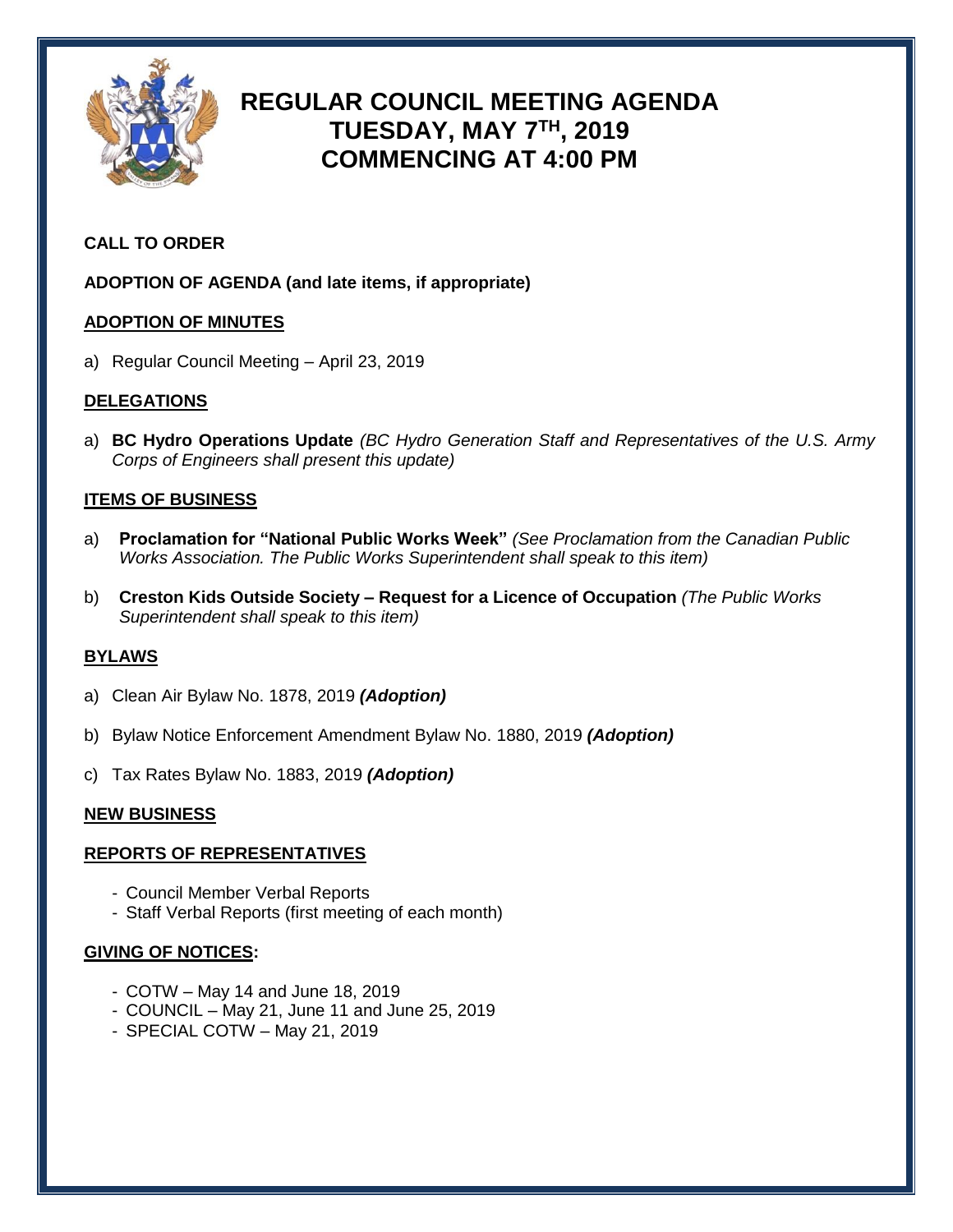## **ACTING MAYORS SCHEDULE – 2019**

| January   | Cllr. Unruh  | February | Cllr. Wilson |
|-----------|--------------|----------|--------------|
| March     | Cllr. DeBoon | April    | Cllr. Tzakis |
| May       | Cllr. Comer  | June     | Cllr. Elford |
| July      | Cllr. Unruh  | August   | Cllr. Wilson |
| September | Cllr. DeBoon | October  | Cllr. Tzakis |
| November  | Cllr. Comer  | December | Cllr. Elford |

## **QUESTION PERIOD**

**MOVE TO CLOSED MEETING, pursuant to Sub-section 90(1)(n) of the** *Community Charter***.**

## **RECONVENE TO REGULAR MEETING**

**RESOLUTIONS FROM CLOSED MEETING**

**ADJOURNMENT**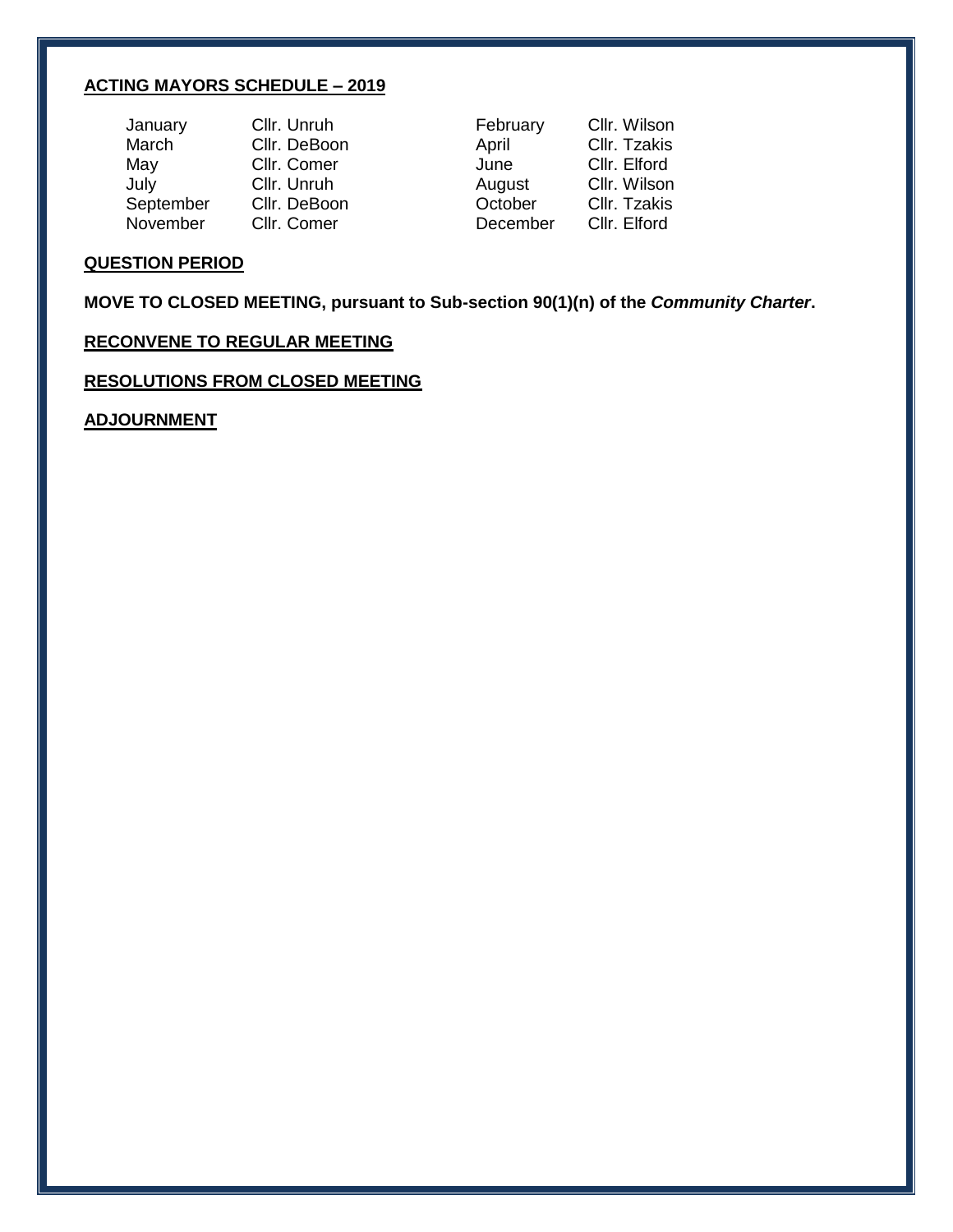## **MINUTES OF A REGULAR MEETING OF COUNCIL HELD IN THE TOWN OF CRESTON COUNCIL CHAMBERS, 238 – 10TH AVENUE NORTH ON TUESDAY, APRIL 23RD, 2019 AT 4:00 P.M.**

| <b>PRESENT</b>                 | Mayor Ron Toyota<br><b>Councillor Jen Comer</b><br><b>Councillor Arnold DeBoon</b><br><b>Councillor Jim Elford</b><br><b>Councillor Ellen Tzakis</b><br><b>Councillor Karen Unruh</b><br>Councillor Joanna Wilson   |                       |
|--------------------------------|---------------------------------------------------------------------------------------------------------------------------------------------------------------------------------------------------------------------|-----------------------|
| <b>STAFF</b>                   | Michael Moore, Chief Administrative Officer<br>Ross Beddoes, Director of Municipal Services<br>Ferd Schmidt, Public Works Superintendent<br>Stacey Hadley, Corporate Officer<br>Marsha Neufeld, Executive Assistant |                       |
| <b>MEDIA</b>                   | Lorne Eckersley, Creston Valley Advance                                                                                                                                                                             |                       |
| <b>GALLERY</b>                 | Kristina Leidums, Creston Kids Outside Society<br>Zavellennahh Young, Creston Kids Outside Society<br>Dallas Magrum, Resident<br>Marg Meyer, Resident<br>Allan Clement, Resident                                    |                       |
| <b>CALL</b><br><b>TO ORDER</b> | Mayor Toyota called the Regular Meeting to order at 4:00 p.m.                                                                                                                                                       |                       |
|                                | <u>AGENDA</u>                                                                                                                                                                                                       |                       |
| 117-19                         | Moved by Councillor Elford, seconded by Councillor Wilson<br>THAT the Agenda be adopted as amended to include Item of Business h)<br>Dash 4 Trash Sponsorship.                                                      |                       |
|                                |                                                                                                                                                                                                                     | <b>MOTION CARRIED</b> |
|                                | <b>MINUTES</b>                                                                                                                                                                                                      |                       |
| 118-19                         | Moved by Councillor Unruh, seconded by Councillor Elford<br>THAT the Minutes of the Regular Council Meeting held April 9th, 2019 be<br>adopted.                                                                     |                       |
|                                |                                                                                                                                                                                                                     | <b>MOTION CARRIED</b> |
| 119-19                         | Moved by Councillor Comer, seconded by Councillor DeBoon<br>THAT the Minutes of the Public Hearing held April 9th, 2019 be adopted.                                                                                 |                       |
|                                |                                                                                                                                                                                                                     | <b>MOTION CARRIED</b> |
| 120-19                         | Moved by Councillor Unruh, seconded by Councillor Elford<br>THAT the Minutes of the Committee of the Whole Meeting held April 16 <sup>th</sup> ,<br>2019 be adopted.                                                |                       |
|                                |                                                                                                                                                                                                                     | <b>MOTION CARRIED</b> |
| 121-19                         | Moved by Councillor Comer, seconded by Councillor DeBoon<br>THAT the Minutes of the Special Council Meeting held April 16 <sup>th</sup> , 2019 be<br>adopted.                                                       |                       |
|                                |                                                                                                                                                                                                                     | <b>MOTION CARRIED</b> |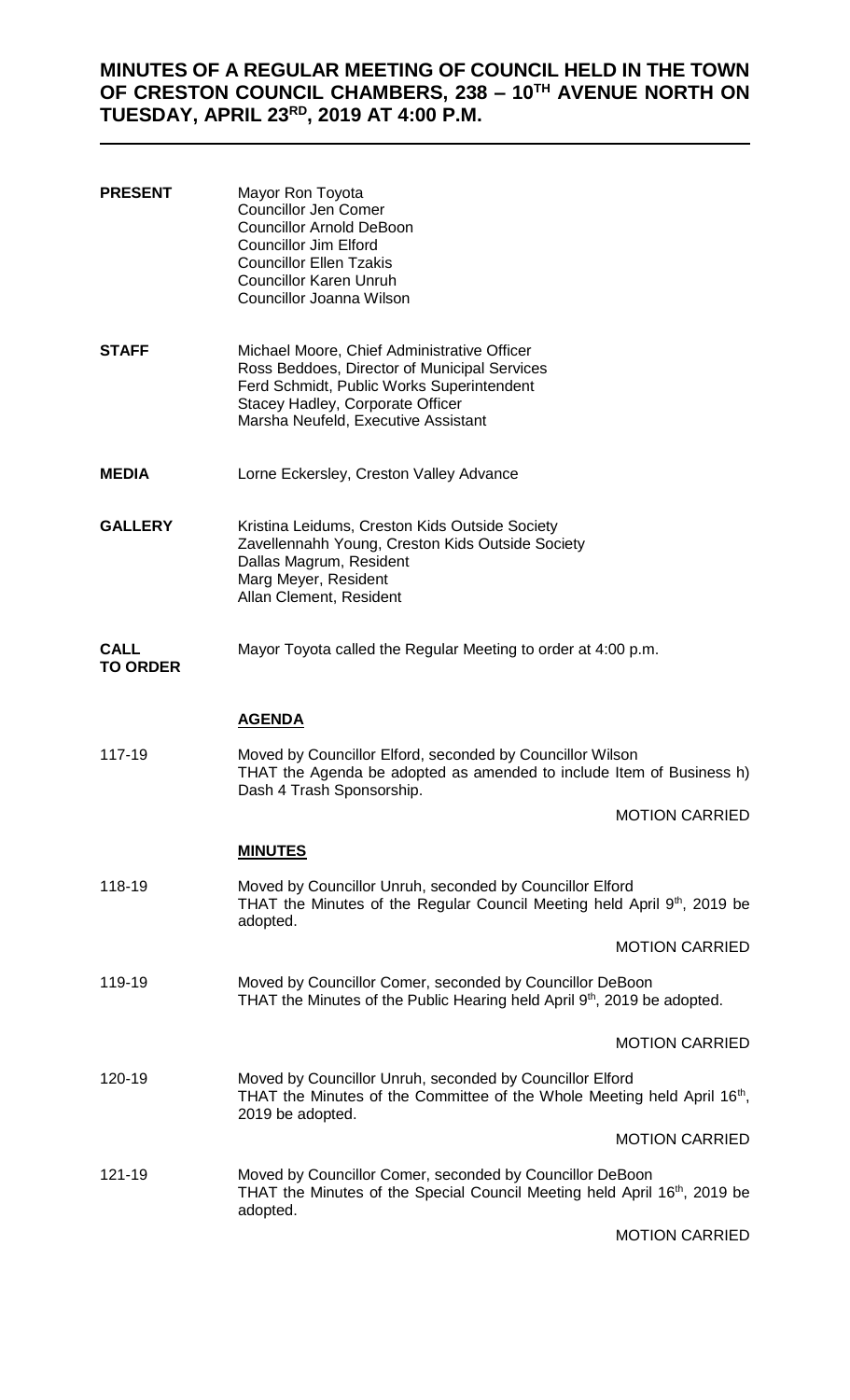## **DELEGATION**

K. Leidums and Z. Young were in attendance to provide an update with respect to the Creston Kids Outside Society's (CKOS) ongoing programs advising that the society's mission is to provide children and families with opportunities for outdoor play and to raise ecological awareness.

K. Leidums noted the following:

|        | That each program currently accepts a maximum of thirteen (13) children;<br>٠<br>That only one (1) day of one hundred (100) days of programming was<br>held indoors on account of the weather;<br>That Canyon Lister Elementary School currently allows CKOS use of<br>٠<br>their outdoor classroom which features a teepee and multiple trails;<br>That the program welcomed one hundred forty (140) kids in 2017/2018<br>٠<br>and two hundred fifty (250) during 2018/2019;<br>That only eight (8) percent of children and youth are active enough for<br>٠<br>healthy child development; and,<br>That community support has been great, ensuring success of the<br>٠<br>program. |
|--------|-------------------------------------------------------------------------------------------------------------------------------------------------------------------------------------------------------------------------------------------------------------------------------------------------------------------------------------------------------------------------------------------------------------------------------------------------------------------------------------------------------------------------------------------------------------------------------------------------------------------------------------------------------------------------------------|
| 122-19 | Moved by Councillor Unruh, seconded by Councillor Tzakis<br>THAT the Creston Kids Outside Society update be accepted as presented.<br><b>MOTION CARRIED</b>                                                                                                                                                                                                                                                                                                                                                                                                                                                                                                                         |
|        | K. Leidums and Z. Young left at 4:30 p.m.                                                                                                                                                                                                                                                                                                                                                                                                                                                                                                                                                                                                                                           |
|        | <b>ITEMS OF BUSINESS</b>                                                                                                                                                                                                                                                                                                                                                                                                                                                                                                                                                                                                                                                            |
|        | <b>Proclamation for "Lister Days"</b>                                                                                                                                                                                                                                                                                                                                                                                                                                                                                                                                                                                                                                               |
| 123-19 | Moved by Councillor Unruh, seconded by Councillor Tzakis<br>THAT June $7th - 9th$ , 2019 be hereby proclaimed "Lister Days" in the Town of<br>Creston, in recognition of the community of Lister's 100 <sup>th</sup> Anniversary.                                                                                                                                                                                                                                                                                                                                                                                                                                                   |
|        | <b>MOTION CARRIED</b>                                                                                                                                                                                                                                                                                                                                                                                                                                                                                                                                                                                                                                                               |
|        | Creston Valley Regional Airport Society - Council Discretionary Grant<br><b>Request</b>                                                                                                                                                                                                                                                                                                                                                                                                                                                                                                                                                                                             |
| 124-19 | Moved by Councillor Elford, seconded by Councillor Unruh<br>THAT the Council Discretionary Grant Request from the Creston Valley<br>Regional Airport Society for their "Wings and Wheels" event to be held May<br>$20th$ , 2019 be denied, as the Creston Valley Airport is funded annually<br>through Town of Creston taxation.                                                                                                                                                                                                                                                                                                                                                    |
|        | <b>MOTION CARRIED</b>                                                                                                                                                                                                                                                                                                                                                                                                                                                                                                                                                                                                                                                               |
|        | <b>Cherie Baker Golf Tournament - Council Discretionary Grant Request</b>                                                                                                                                                                                                                                                                                                                                                                                                                                                                                                                                                                                                           |
| 125-19 | Moved by Councillor Elford, seconded by Councillor DeBoon<br>THAT the Cherie Baker Golf Tournament Council Discretionary Grant<br>Request be forwarded to a future meeting for review and discussion, upon<br>the submission of a completed Council Discretionary Grant application form<br>from the applicant.                                                                                                                                                                                                                                                                                                                                                                     |
|        | <b>MOTION CARRIED</b>                                                                                                                                                                                                                                                                                                                                                                                                                                                                                                                                                                                                                                                               |
|        | <b>City of Maple Ridge - Request for Resolution</b>                                                                                                                                                                                                                                                                                                                                                                                                                                                                                                                                                                                                                                 |
| 126-19 | Moved by Councillor Comer, seconded by Councillor Elford<br>THAT the request from the City of Maple Ridge regarding a request for a<br>resolution in support of local government autonomy, be received as<br>information.                                                                                                                                                                                                                                                                                                                                                                                                                                                           |

MOTION CARRIED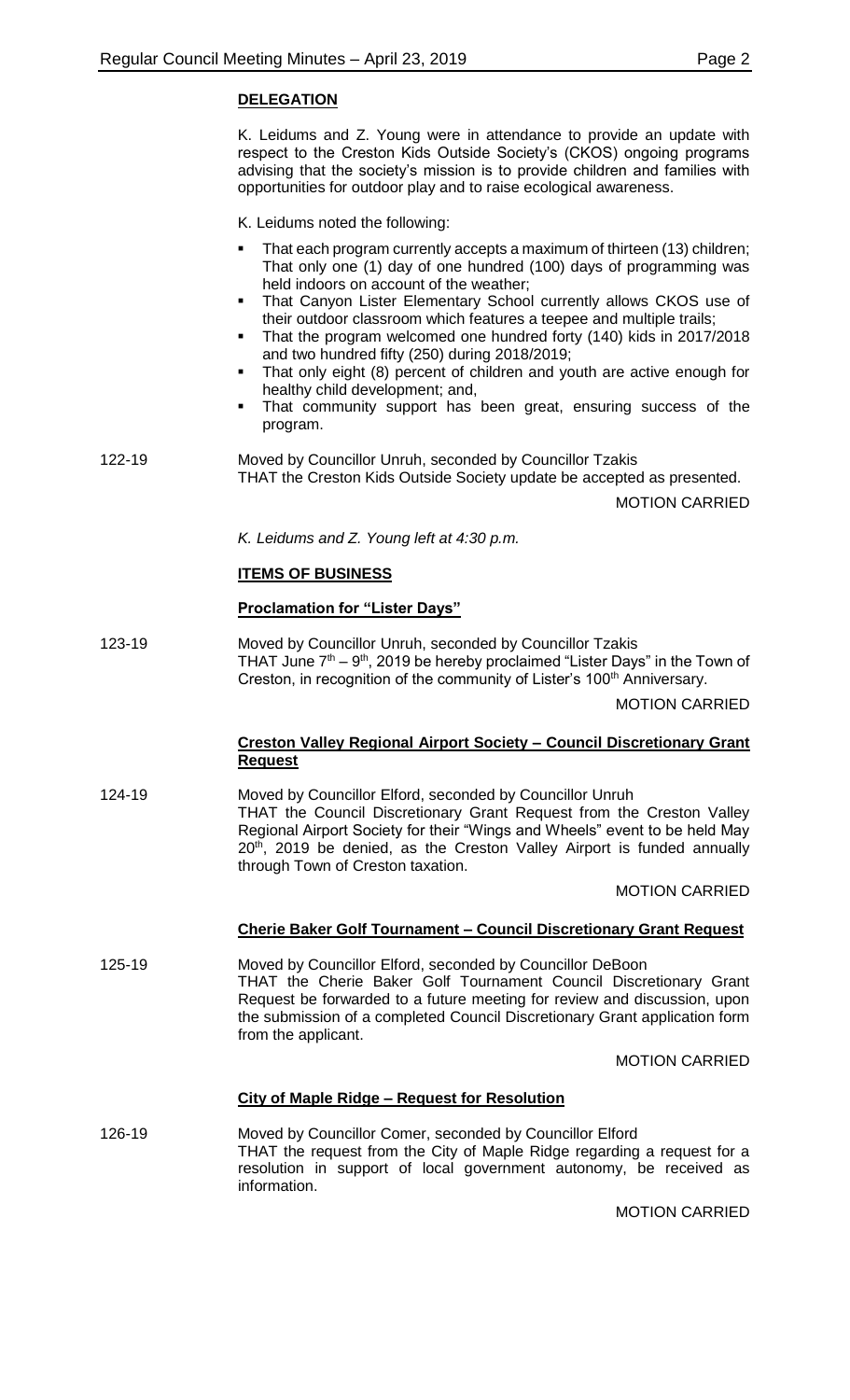## **Closed Council Meeting Policy – GOV-001-036**

127-19 Moved by Councillor Elford, seconded by Councillor Wilson THAT Council hereby approves Policy No. GOV-001-036, being the Closed Council Meeting Policy.

MOTION CARRIED

## **Council, Chief Administrative Officer and other Staff Relationship Policy – GOV-001-010**

128-19 Moved by Councillor Unruh, seconded by Councillor Wilson THAT Council hereby approves Policy No. GOV-001-010, being the Council, Chief Administrative Officer and other Staff Relationship Policy.

MOTION CARRIED

## **8 th Annual "Just Tri It!" Triathlon Event – Request for Road Closures**

129-19 Moved by Councillor Elford, seconded by Councillor Wilson THAT Council approves the request from the Creston & District Community Complex to close Hillside Street from 16<sup>th</sup> Avenue to 20<sup>th</sup> Avenue on June  $1<sup>st</sup>$ , 2019 from 8:00 a.m. to 12 p.m., to accommodate the  $8<sup>th</sup>$  Annual "Just Tri It!" Triathlon event.

MOTION CARRIED

## **Dash 4 Trash Sponsorship**

130-19 Moved by Councillor Elford, seconded by Councillor Wilson THAT Council approves sponsorship of the 2019 Dash 4 Trash event, organized by the Labatt Brewing Company Limited, in the amount of one thousand dollars (\$1,000).

MOTION CARRIED

#### **BYLAWS**

## **Five Year Financial Plan (2019 - 2023) Bylaw No. 1882**

131-19 Moved by Councillor Unruh, seconded by Councillor DeBoon THAT Five Year Financial Plan (2019 – 2023) No. 1882, 2019, be adopted. MOTION CARRIED

#### **2019 Tax Rates Bylaw No. 1883**

132-19 Moved by Councillor Wilson, seconded by Councillor Elford THAT Tax Rates Bylaw No. 1883, 2019, be read a first time by title, second time by content.

MOTION CARRIED

133-19 Moved by Councillor Elford, seconded by Councillor Tzakis THAT Tax Rates Bylaw No. 1883, 2019, be read a third time.

MOTION CARRIED

## **REPORTS OF REPRESENTATIVES**

Mayor Toyota and Councillors DeBoon, Elford, Unruh and Wilson attended the Columbia Brewery's Goose Island product launch event.

Councillor DeBoon reported on his attendance at the Creston Valley Trails and Creston Valley Regional Airport Society Meetings.

Councillor Wilson reported on her attendance at the Creston Valley Public Library Annual General Meeting.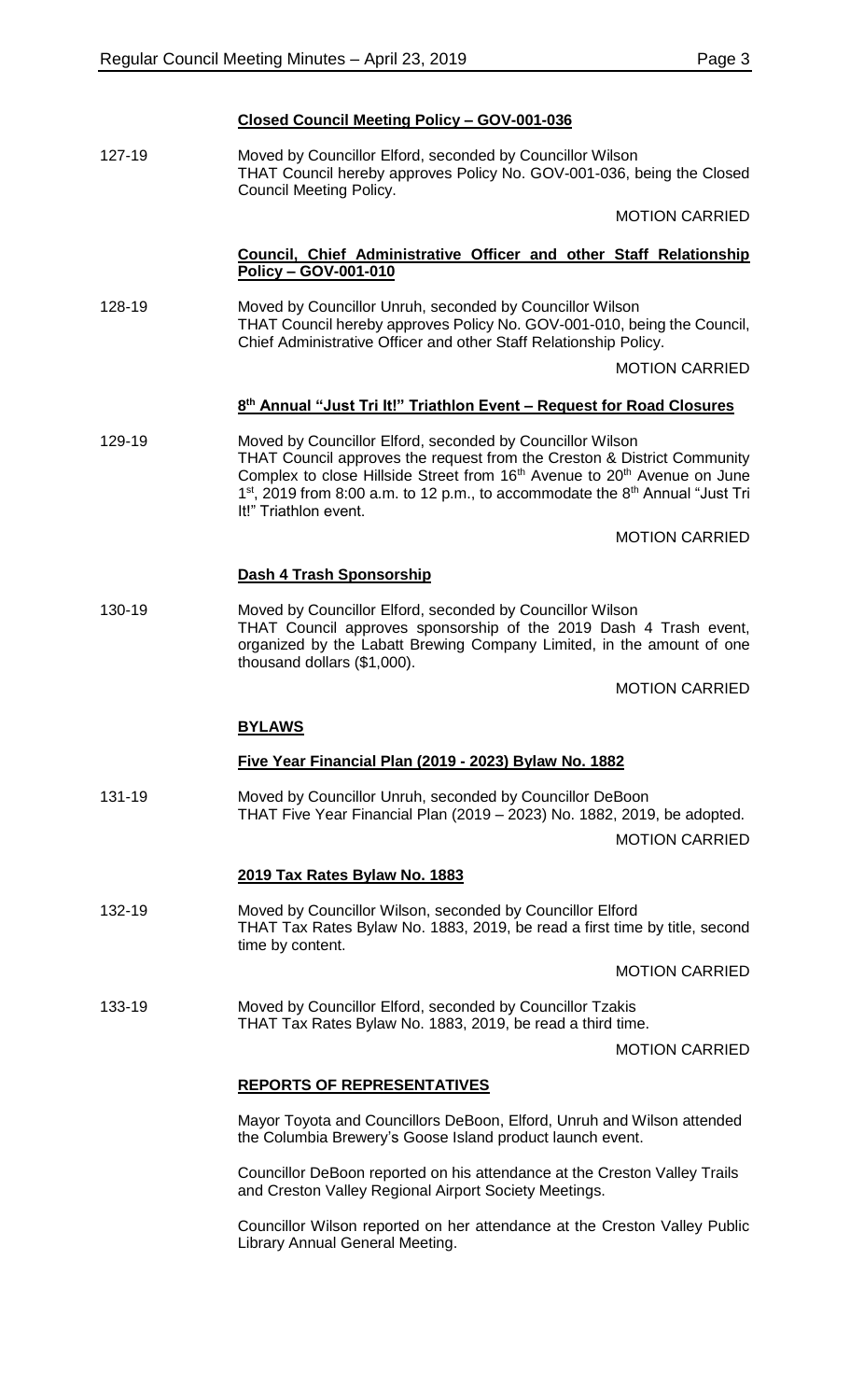Mayor Toyota reported on his attendance at the following meetings and/or events:

- Regional District of Central Kootenay Board Meetings;
- Chernoff Funeral Service;
- City Centre Motel Tour; and,
- **Creston Valley Chamber of Commerce Executive Lunch meeting.**

134-19 Moved by Councillor Unruh, seconded by Councillor DeBoon THAT the verbal reports of Council be accepted as presented.

MOTION CARRIED

## **QUESTION PERIOD**

There were no questions from members of the gallery.

*Council recessed at 4:51 p.m.*

## **RESOLUTIONS FROM CLOSED MEETINGS**

135-19 Moved by Councillor Elford, seconded by Councillor Wilson THAT Resolution Numbers 45-19, 46-19, 54-19 and 56-19 from the March 26<sup>th</sup> and April 9<sup>th</sup>, 2019 Closed Council Meetings, be reported at the April 23rd, 2019 Regular Council Meeting as follows:

> THAT Councillors Karen Unruh, Ellen Tzakis and Arnold DeBoon be appointed to review and make recommendations to Council on the eighteen (18) 2019 Council Bursary applications.

THAT the update regarding the current Regional Fire Service Contract negotiations be received as information.

THAT the April 9<sup>th</sup>, 2019 Insurance Claims Status update be received as information.

THAT Council hereby enters into the Employment Agreement with Michael Moore, for the position of Chief Administrative Officer for the Town of Creston.

MOTION CARRIED

## **ADJOURNMENT**

136-19 Moved by Councillor Elford THAT the meeting adjourn at 5:01 p.m.

MOTION CARRIED

## **CERTIFIED CORRECT:**

Mayor Ron Toyota **Stacey Hadley, Corporate Officer** Stacey Hadley, Corporate Officer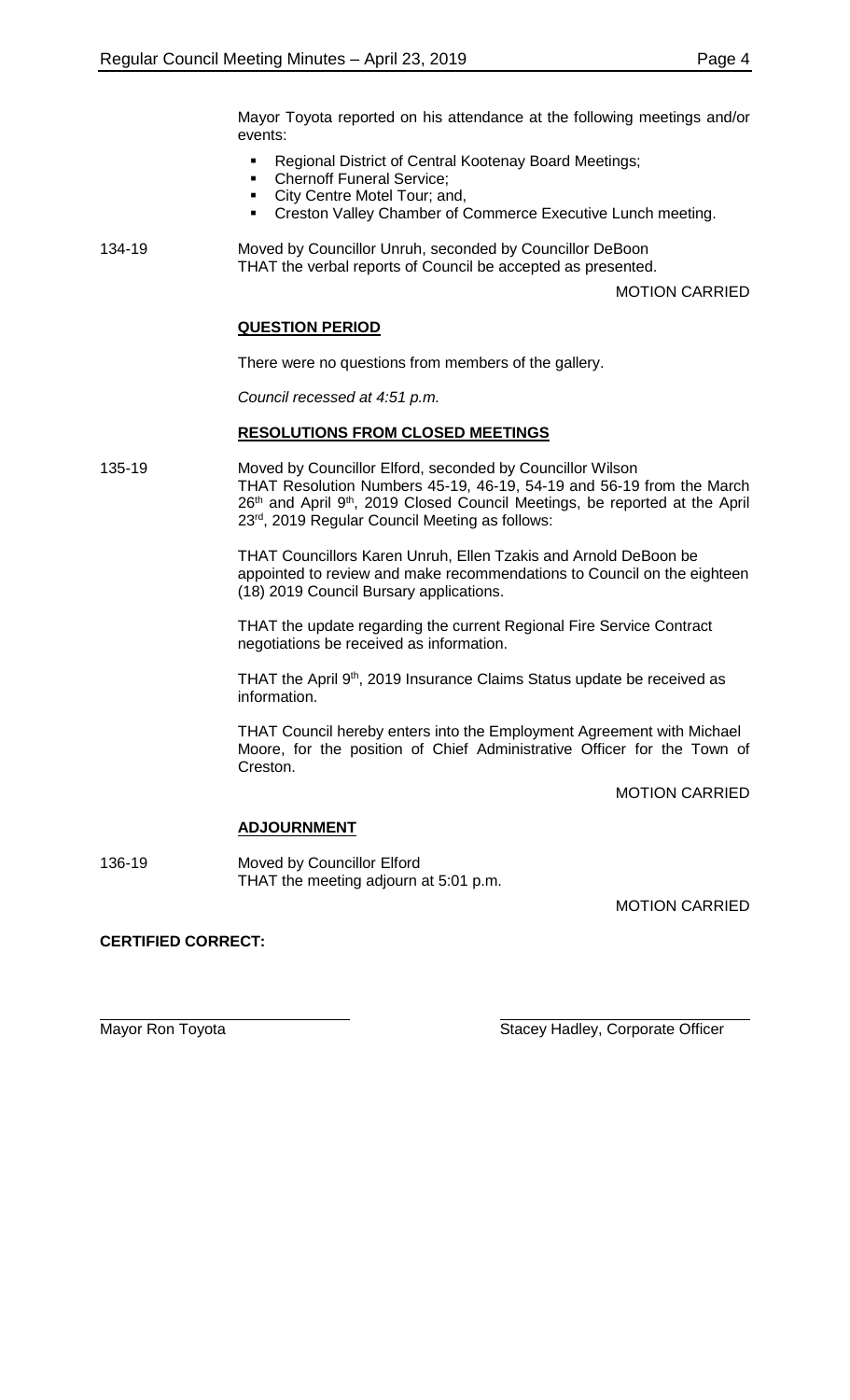

## **National Public Works Week**

**May 19 – 25, 2019**

## **"It Starts Here"**

WHEREAS, public works professionals focus on infrastructure, facilities and services that are of vital importance to sustainable and resilient communities and to the public health, high quality of life and well-being of the people of Creston, British Columbia and,

WHEREAS, these infrastructure, facilities and services could not be provided without the dedicated efforts of public works professionals, who are engineers, managers and employees at all levels of government and the private sector, who are responsible for rebuilding, improving and protecting our nation's transportation, water supply, water treatment and solid waste systems, public buildings, and other structures and facilities essential for our citizens; and,

WHEREAS, it is in the public interest for the citizens, civic leaders and children in the Creston Valley to gain knowledge of and to maintain a progressive interest and understanding of the importance of public works and public works programs in their respective communities; and,

WHEREAS, the year 2019 marks the 59<sup>th</sup> annual National Public Works Week sponsored by the Canadian and American Public Works Association's be it now,

RESOLVED, I, Mayor Ron Toyota on behalf of the Town of Creston in the Province of British Columbia, do hereby proclaim the week of May 19<sup>th</sup> – 25<sup>th</sup>, 2019 as National Public Works Week; I encourage all citizens to show appreciation to our public works professionals, engineers, managers and employees and to recognize the substantial contributions they make to protecting our communities health, safety, and quality of life.

Signed this day of May, 2019.

Mayor Ron Toyota, Town of Creston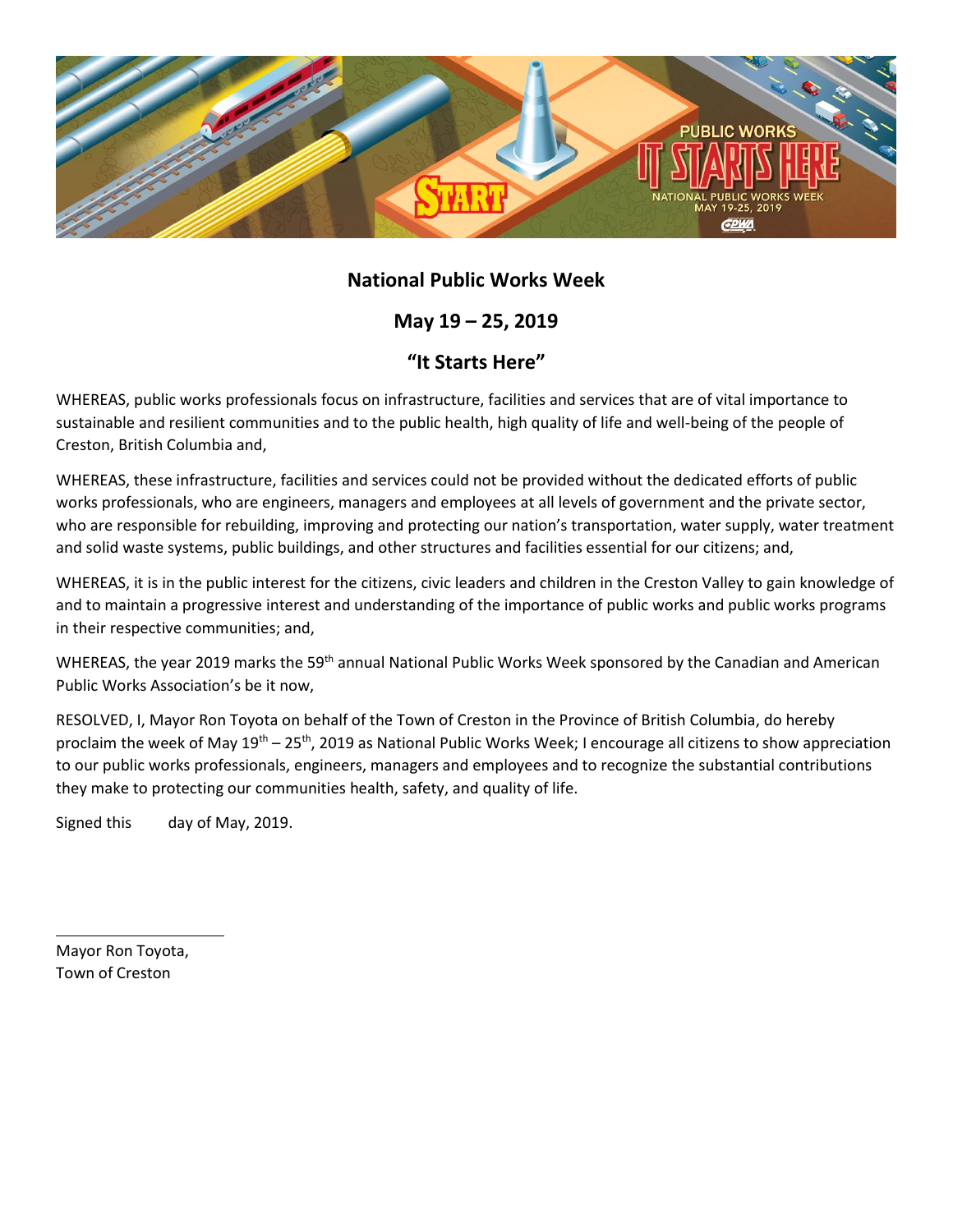## **Town of Creston**

## **Bylaw No. 1878**

A bylaw for the purpose of regulating smoking and vaping, in certain areas within the municipality.

WHEREAS the Council of the Town of Creston considers it desirable to protect the health and safety of all citizens and visitors in the Town of Creston by prohibiting smoking (et al) in specific outdoor places;

NOW THEREFORE, the Council of the Town of Creston, in open meeting assembled, enacts as follows:

# **Part 1 Citation**

1.1 This bylaw may be cited as "Clean Air Bylaw No. 1878, 2019".

# **Part 2 Severability**

2.1 If a portion of this bylaw is held invalid by a Court of competent jurisdiction, then the invalid portion must be severed and the remainder of this bylaw is deemed to have been adopted without the severed section, subsection, paragraph, subparagraph, clause or phrase.

# **Part 3 Interpretation**

## **3.1 Definitions**

In this Bylaw:

**"Building"** means a roofed structure with solid exterior walls which is permanently affixed to a site and which is used or intended as shelter for the accommodation of persons, animals or chattels.

**"Bus stop"** means a place on a bus route marked by a sign at which buses stop to pick up and drop off passengers and includes a Transit Shelter.

**"Bylaw Notice Enforcement Bylaw"** means the Town's current Bylaw Notice Enforcement Bylaw including all amendments and replacements thereto.

**"Bylaw Enforcement Officer"** means any of the following:

- a. Fire Chief of the Town of Creston;
- b. Assistant Fire Chief of the Town of Creston;
- c. Public Safety and Compliance Officer of the Town of Creston;
- d. RCMP Officers; or,
- e. their duly appointed designate.

**"Cannabis"** is as defined in the Cannabis Act (Canada) and includes any Cannabis Product.

**"Cannabis Product"** is as defined in the Cannabis Regulations (Canada) as amended from time to time.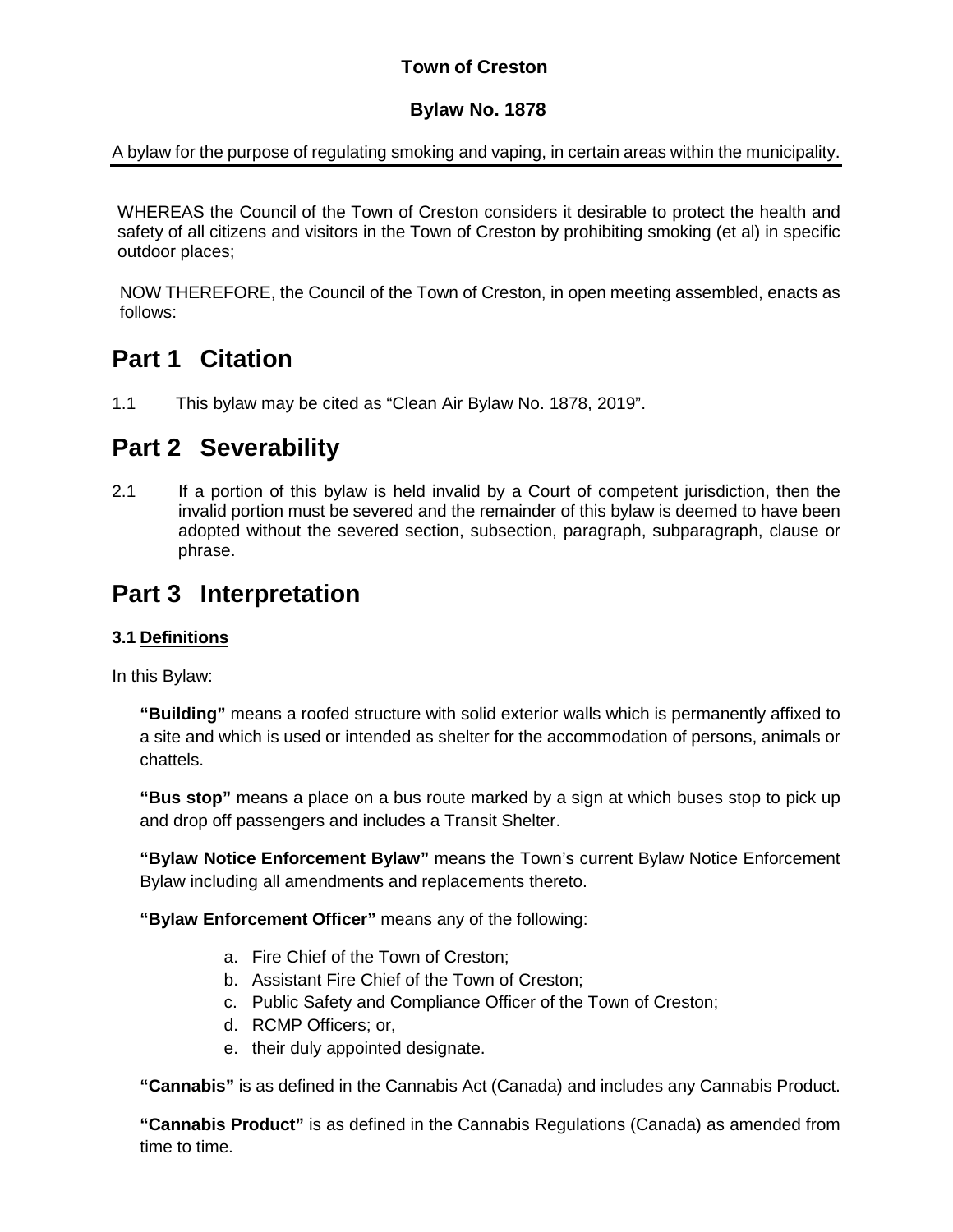**"Community facility"** means a building or lands including but not limited to recreation centers (Creston & District Community Complex), arenas, picnic shelters and other recreation facilities located in a Park or on any other land which the Town or other public entity owns or controls by means of a lease, licence or other legal instrument that is intended for athletic, social, cultural or recreational use by members or visitors to the community.

**"Outdoor special event"** means a pre-planned or spontaneous community event including but not limited to a temporary street closure, farmers' market, parade, fair and recreational and/or fundraising events.

**"Park"** means all parks, playing fields, trails, and playgrounds in the Town of Creston.

**"Public Building"** means a building or structure on land owned or operated by the Town or other public entity.

**"Public Safety Compliance Officer"** means the person appointed from time to time by Council as the Public Safety Compliance Officer for the Town of Creston.

**"Public Greenspace"** means a park-like property which the Town or other public entity owns or controls by means of a lease, licence or other legal instrument that is intended for athletic, social, cultural or recreational use by members or visitors to the community.

**"Responsible person"** means the person who controls, governs or directs the activity carried on within the building, place or premises referred to in this Bylaw and includes the person actually in charge thereof.

**"Smoke or smoking"** means to inhale, exhale, burn or carry a lighted or activated cigarette, cigar, pipe, hookah pipe, electronic cigarette or other smoking equipment that burns or vaporizes tobacco, cannabis, or any other substance.

**"Retaining wall"** means a freestanding structure designed and constructed to resist the lateral pressure of soil.

**"Structure**" means any construction, fixed to, supported by or sunk into land or water other than a fence or hedge or retaining wall.

**"Town"** and **"Town of Creston"** means The Corporation of the Town of Creston.

# **Part 4 Prohibition and Offences**

## **4.1 Prohibitions**

No person shall smoke:

- .1 In, or within 6 metres of, a park, public greenspace, or cemetery, unless within a specifically designated area;
- .2 on Creston & District Community Complex property, unless within a specifically designated area;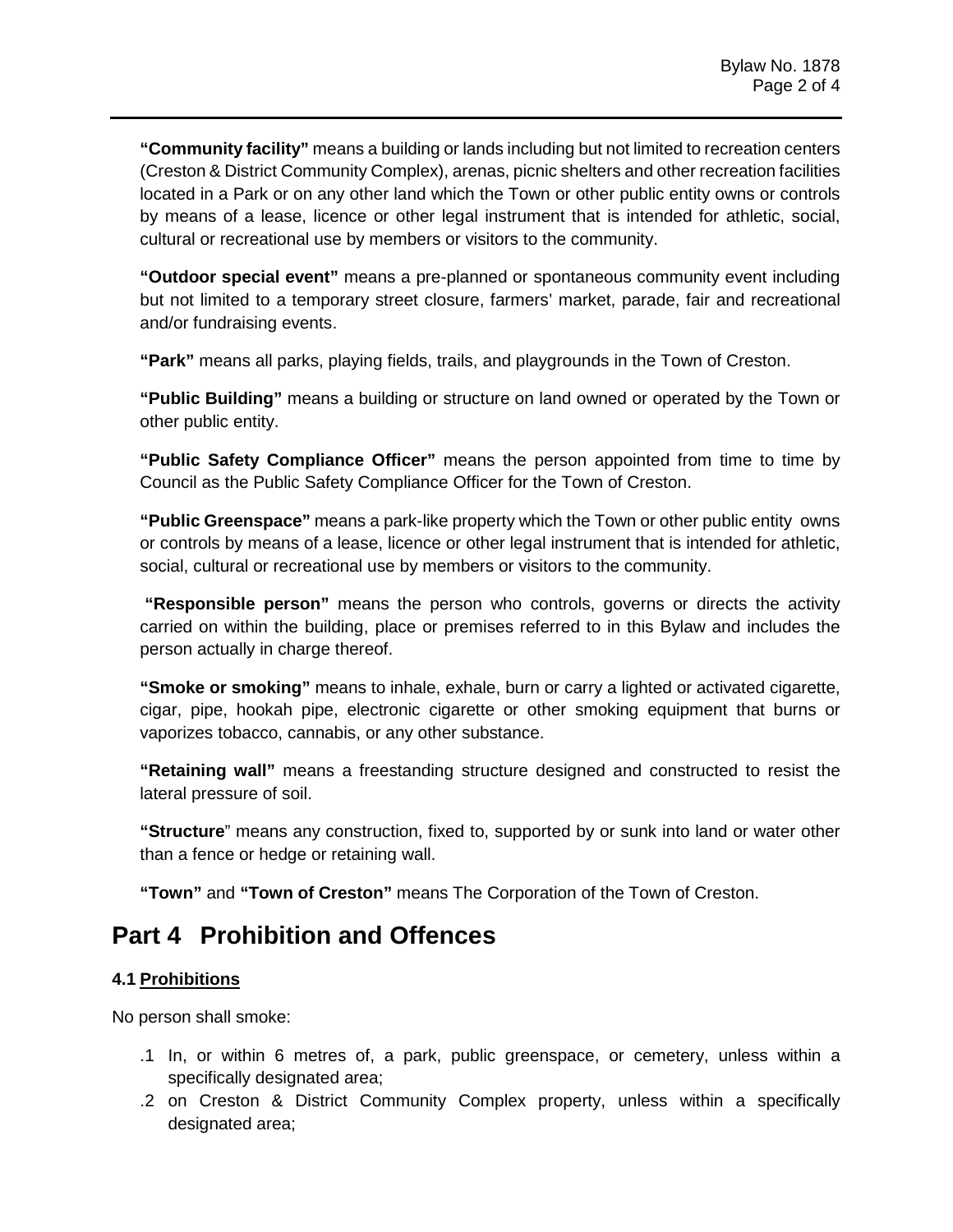- .3 within 6 metres of public school property;
- .4 within 6 metres of a door, window, or air intake of a public building;
- .5 within 6 metres of a bus stop, train station or stop, taxi stand, or similar place marked for passenger loading or unloading; or,
- .6 during an outdoor special event.

## **4.2 Exceptions to Prohibitions Specified in Section 4.1**

This bylaw does not apply to a ceremonial use of tobacco in relation to a traditional Indigenous cultural activity.

## **4.3 Offences**

- .1 No person shall unreasonably obstruct or prevent a Bylaw Enforcement Officer from carrying out their duties as prescribed in this bylaw. The Bylaw Enforcement Officer is authorized and empowered to inspect, compel and require that all the regulations and provisions in this bylaw are carried out.
- .2 Every person who contravenes any provision of this bylaw, or who suffers or permits any act or thing to be done in contravention of this bylaw, or who refuses, omits, or neglects to fulfil, observe, carry out, or perform a duty or obligation imposed by this bylaw, shall be deemed to have committed an offence against this Bylaw and:
	- i. Shall be liable to a penalty set out in "Bylaw Notice Enforcement Bylaw No. 1760, 2011" as amended from time to time; or,
	- ii. Shall be liable, upon summary conviction, to the penalties provided under the "Offence Act" and amendments thereto or any other penalty or order imposed or remedies available to the Town under the Community Charter (BC); or,
	- iii. Both 4.3.2(i) and 4.3.2(ii).

# **Part 5 Administration and Enforcement**

- **5.1** Bylaw Enforcement Officers of the Town of Creston are responsible for the enforcement and administration of this Bylaw.
- **5.2** The intent of this Bylaw is to set standards of general public interest, and not to impose a duty on the Town of Creston or its employees to enforce its provisions and:
	- i. A failure to administer or enforce its provisions or the incomplete or inadequate administration or enforcement of its provisions is not to give rise to a cause of action in favour of any person; and,
	- ii. The grant of any approval or permission or issuance of any permit is not a representation, warranty or statement of compliance with the Bylaw and the issuance thereof in error is not to give rise to a cause of action.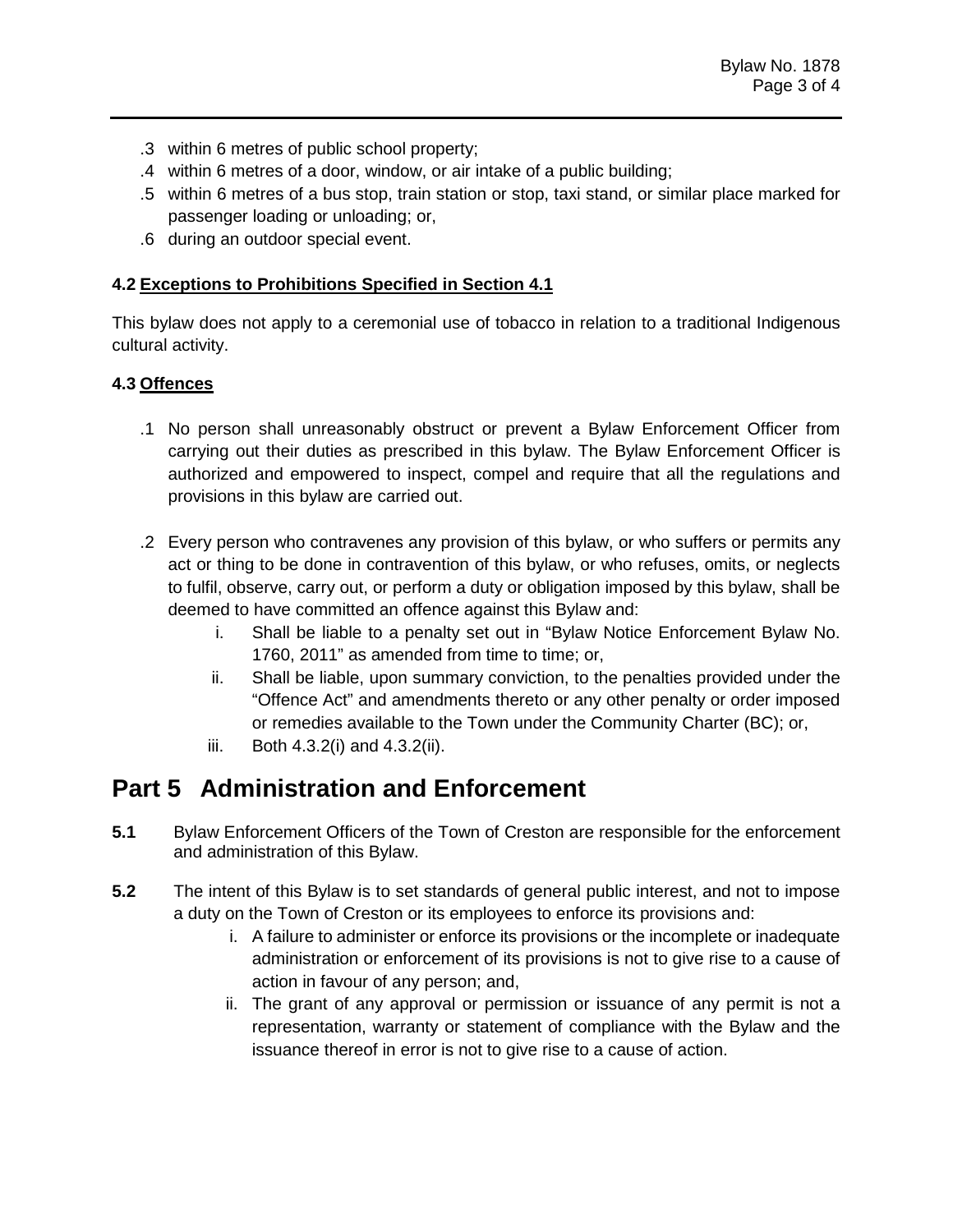# **Part 6 Effective Date**

6.1 This bylaw shall come into full force and effect upon adoption.

READ A FIRST TIME by title and SECOND TIME by content this 26<sup>th</sup> day of March, 2019.

READ A THIRD TIME by title this 9<sup>th</sup> day of April, 2019.

DEPOSITED WITH MINISTER OF HEALTH on April 29th, 2019.

ADOPTED this day of , 20.

\_\_\_\_\_\_\_\_\_\_\_\_\_\_\_\_\_\_\_\_\_\_\_\_\_\_\_\_\_\_\_\_\_ Mayor Ron Toyota **National Community Contract Community** Stacey Hadley, Corporate Officer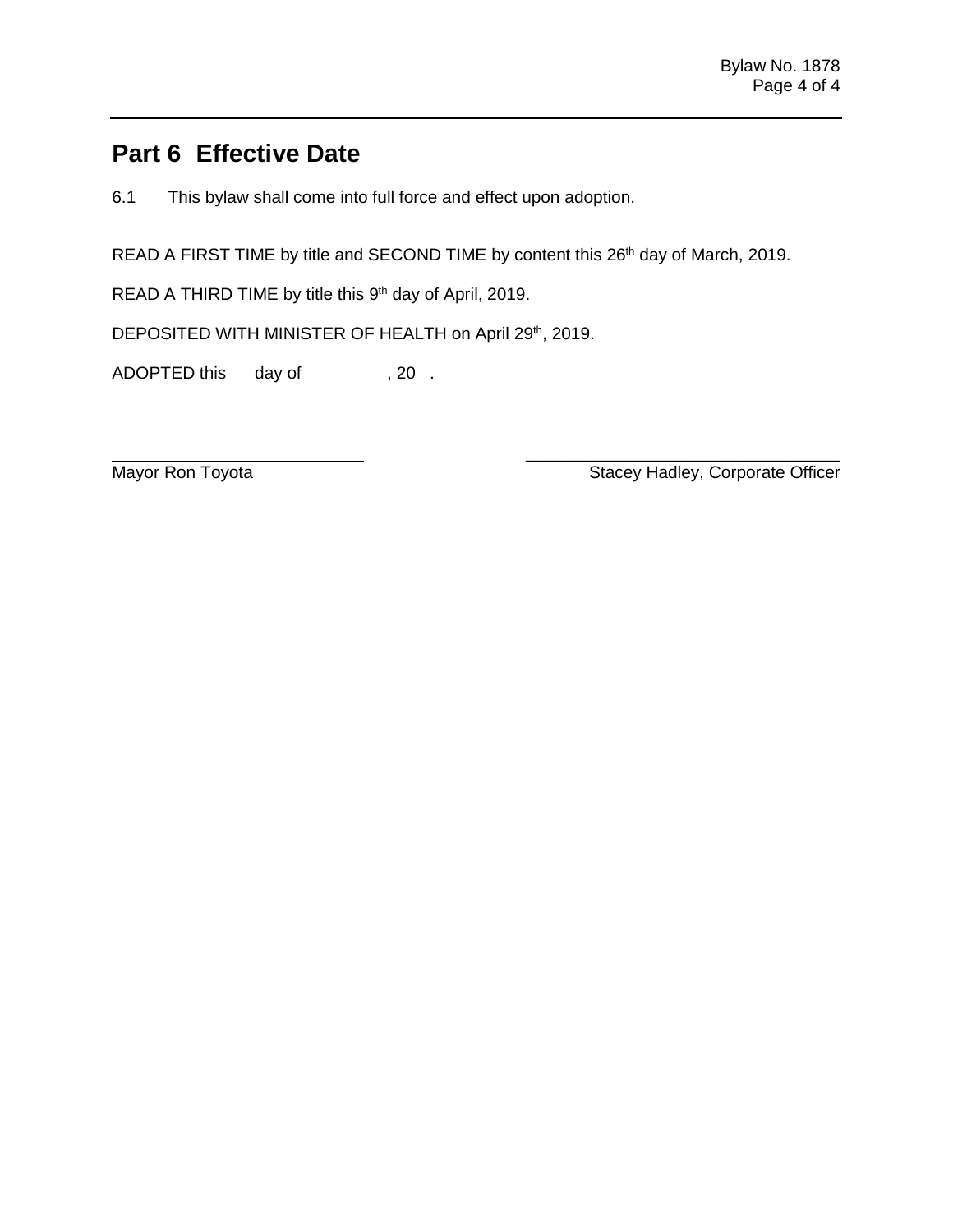## **Town of Creston**

## **Bylaw No. 1880**

A bylaw to amend the Bylaw Notice Enforcement Bylaw No. 1760.

WHEREAS it is deemed necessary and in the public interest to amend the "Bylaw Notice Enforcement Bylaw No. 1760, 2015";

NOW THEREFORE, the Council of the Town of Creston, in open meeting assembled, enacts as follows:

# **Part 1 Citation**

1.1 This Bylaw may be cited as "Bylaw Notice Enforcement Amendment Bylaw No. 1880, 2019".

# **Part 2 Severability**

2.1 If a portion of this bylaw is held invalid by a Court of competent jurisdiction, then the invalid portion must be severed and the remainder of this bylaw is deemed to have been adopted without the severed section, subsection, paragraph, subparagraph, clause or phrase.

# **Part 3 Amendments**

3.1 "Schedule A – Designated Bylaw Contraventions and Penalties" in the Bylaw Notice Enforcement Bylaw No. 1760, 2015, is hereby amended by the addition of the following section:

| <b>Bylaw</b><br>No.            | <b>Section</b> | <b>Description</b>            | A <sub>1</sub><br><b>Penalty</b> | A2<br><b>Early</b><br><b>Payment</b><br><b>Penalty</b> | A <sub>3</sub><br>Late<br><b>Payment</b><br><b>Penalty</b> | A4<br><b>Compliance</b><br><b>Agreement</b><br><b>Available</b><br>(*Maximum 50%<br>Reduction in<br><b>Penalty Amount</b><br><b>Where Compliance</b><br>Agreement is<br>shown as "Yes") |  |
|--------------------------------|----------------|-------------------------------|----------------------------------|--------------------------------------------------------|------------------------------------------------------------|-----------------------------------------------------------------------------------------------------------------------------------------------------------------------------------------|--|
| Clean Air Bylaw No. 1878, 2019 |                |                               |                                  |                                                        |                                                            |                                                                                                                                                                                         |  |
| 1878                           | 4.1            | Smoking in a prohibited place | \$100.00                         | \$75.00                                                | \$125.00                                                   | No.                                                                                                                                                                                     |  |

 $\overline{a}$ 

READ A FIRST TIME by title and SECOND TIME by content this 26<sup>th</sup> day of March, 2019.

READ A THIRD TIME by title this  $9<sup>th</sup>$  day of April, 2019.

ADOPTED this  $\_\mathsf{th}$  day of  $\_\mathsf{th}$ , 20.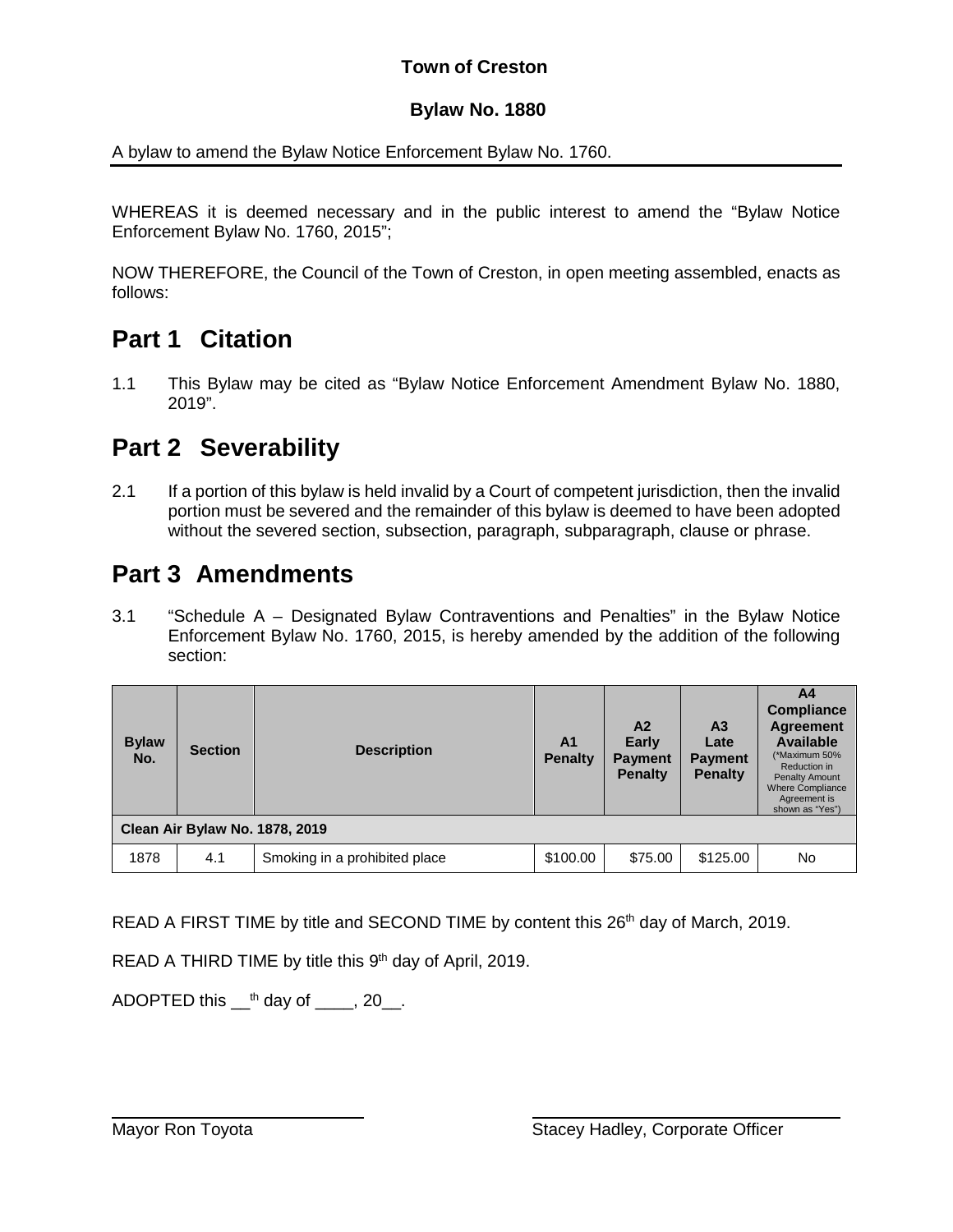## **Town of Creston**

## **Bylaw No. 1883**

A bylaw for the levying of tax rates for Municipal, Hospital, Improvement District and Regional District purposes, for the year 2019.

WHEREAS Section 197 of the *Community Charter* requires that Council adopt a bylaw to establish tax rates on all taxable land and improvements according to their assessed value;

NOW THEREFORE, the Council of the Town of Creston, in open meeting assembled, enacts as follows:

# **Part 1 Citation**

1.1 This bylaw may be cited as "Tax Rates Bylaw No. 1883, 2019".

# **Part 2 Severability**

2.1 If a portion of this bylaw is held invalid by a Court of competent jurisdiction, then the invalid portion must be severed and the remainder of this bylaw is deemed to have been adopted without the severed section, subsection, paragraph, subparagraph, clause or phrase.

# **Part 3 Rates**

- 3.1 The following rates are hereby imposed and levied for the year 2019:
	- (a) For all lawful general and debt purposes of the municipality on the value of land and improvements taxable for general municipal purposes, rates appearing in Column "A" and Column "B" of the Schedule attached hereto and forming a part hereof.
	- (b) For hospital purposes on the value of land and improvements taxable for regional hospital district purposes (East Kootenay), rates appearing in Column "C" of the Schedule attached hereto and forming a part hereof.
	- (c) For hospital purposes on the value of land and improvements taxable for regional hospital district purposes (Central Kootenay), rates appearing in Column "D" of the Schedule attached hereto and forming a part hereof.
	- (d) For purposes of the Regional District of Central Kootenay, on the value of land and improvements taxable for regional district purposes, rates appearing in Column "E" of the Schedule attached hereto and forming a part hereof.

# **Part 4 Effective Date**

4.1 This bylaw shall come into full force and effect upon adoption.

READ A FIRST TIME by title and SECOND TIME by content this 23<sup>rd</sup> day of April, 2019.

READ A THIRD TIME by title this 23<sup>rd</sup> day of April, 2019.

ADOPTED this day of . 2019.

\_\_\_\_\_\_\_\_\_\_\_\_\_\_\_\_\_\_\_\_\_\_\_\_\_\_\_\_\_\_\_\_\_